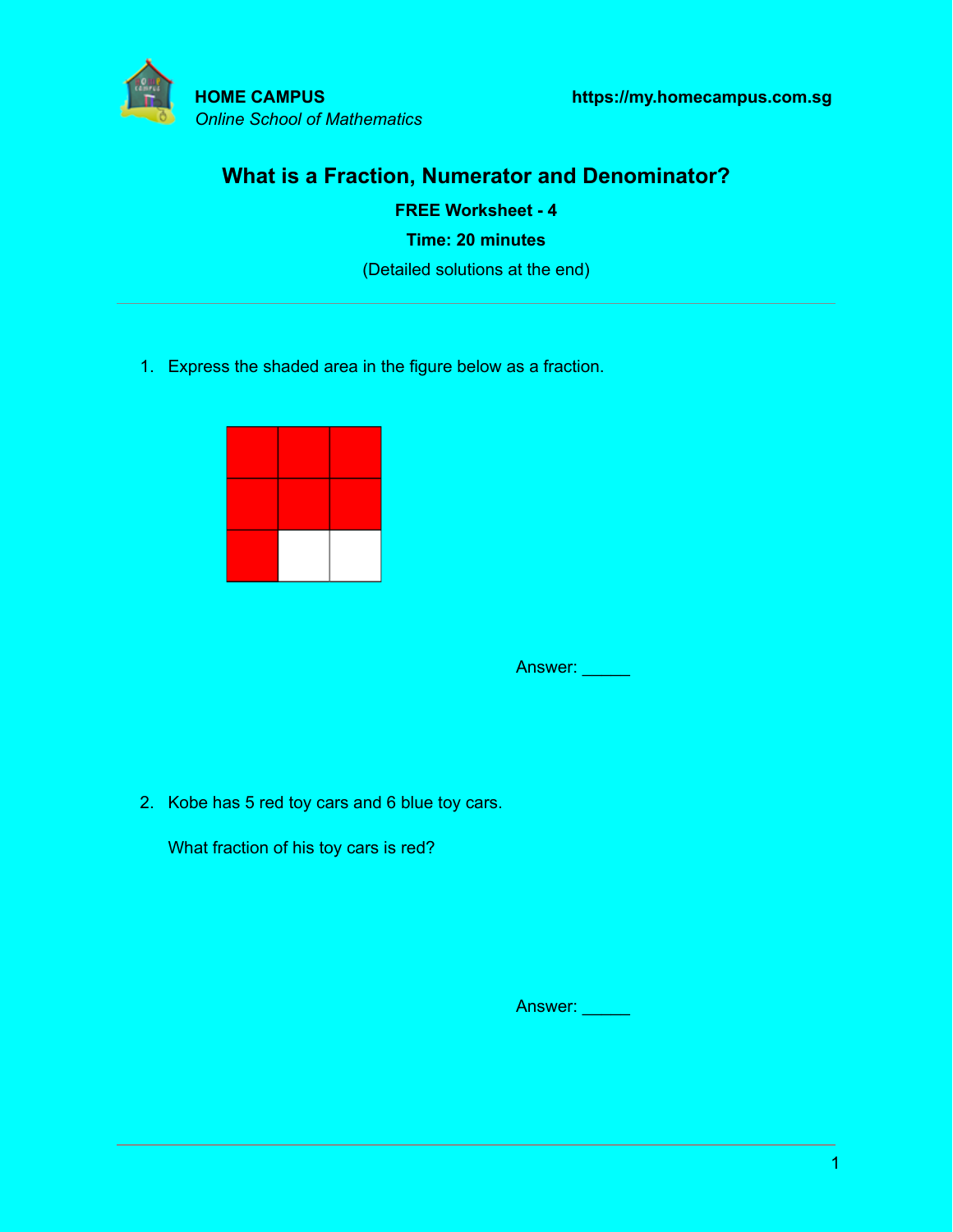

3. I am a fraction.

The sum of my numerator and denominator is 15.

My denominator is 5 more than my numerator.

What fraction am I?

Answer: **\_\_\_\_\_** 

4. Adriana cut a cake into 10 pieces.

She ate 6 pieces of the cake.

What fraction of the cake is left?

Answer: \_\_\_\_\_

5. The numerator of a fraction is 2.

The denominator of the fraction is three times its numerator.

What fraction is it?

Answer: \_\_\_\_\_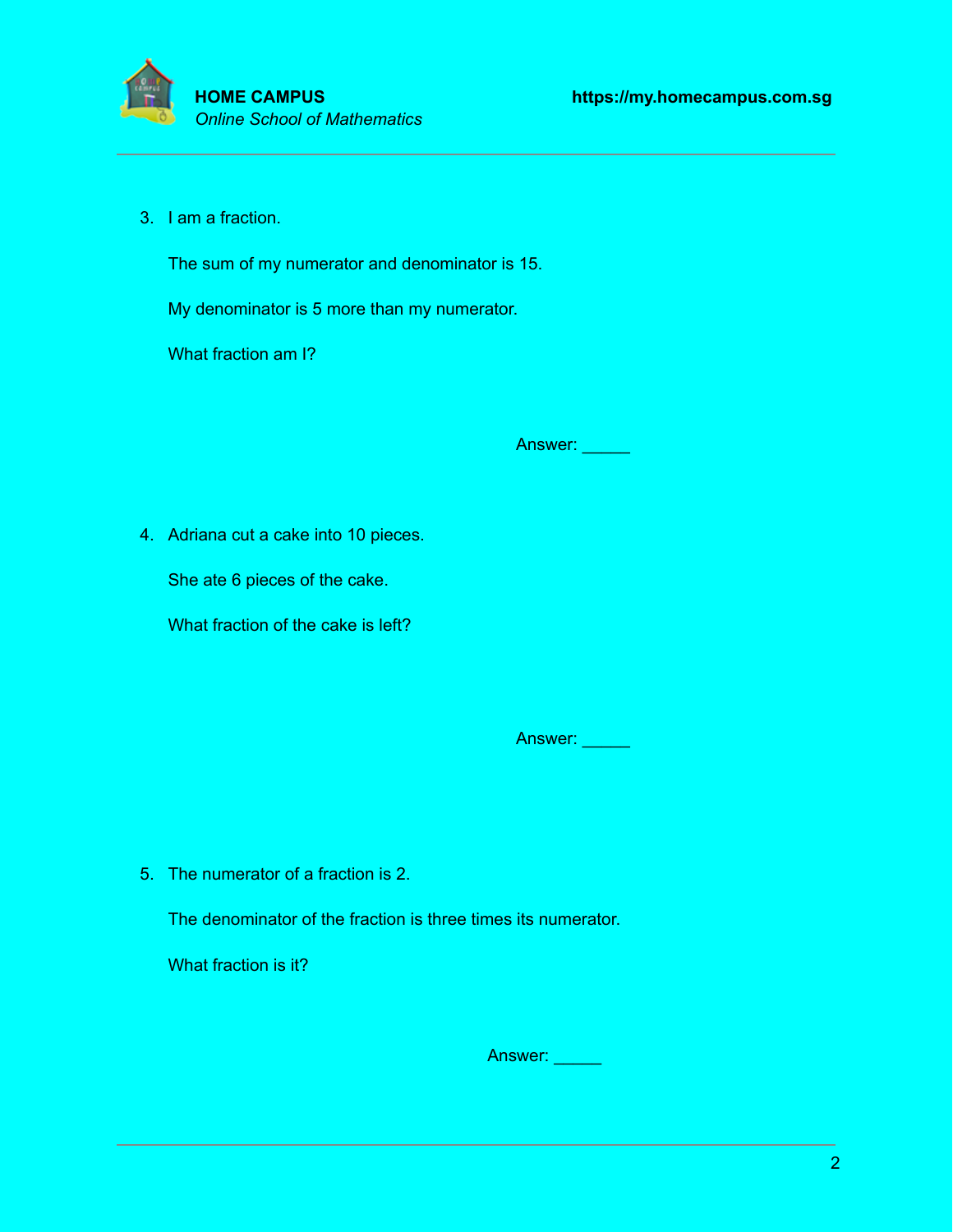



6. Express the shaded area in the figure below as a fraction.



Answer: \_\_\_\_\_

7. Joe had 11 balls.

He gave 5 balls to his friend.

What fraction of the balls did he give to his friend?

Answer: \_\_\_\_\_

- 8. What is the denominator in the given fraction?
	- 1 9

Answer: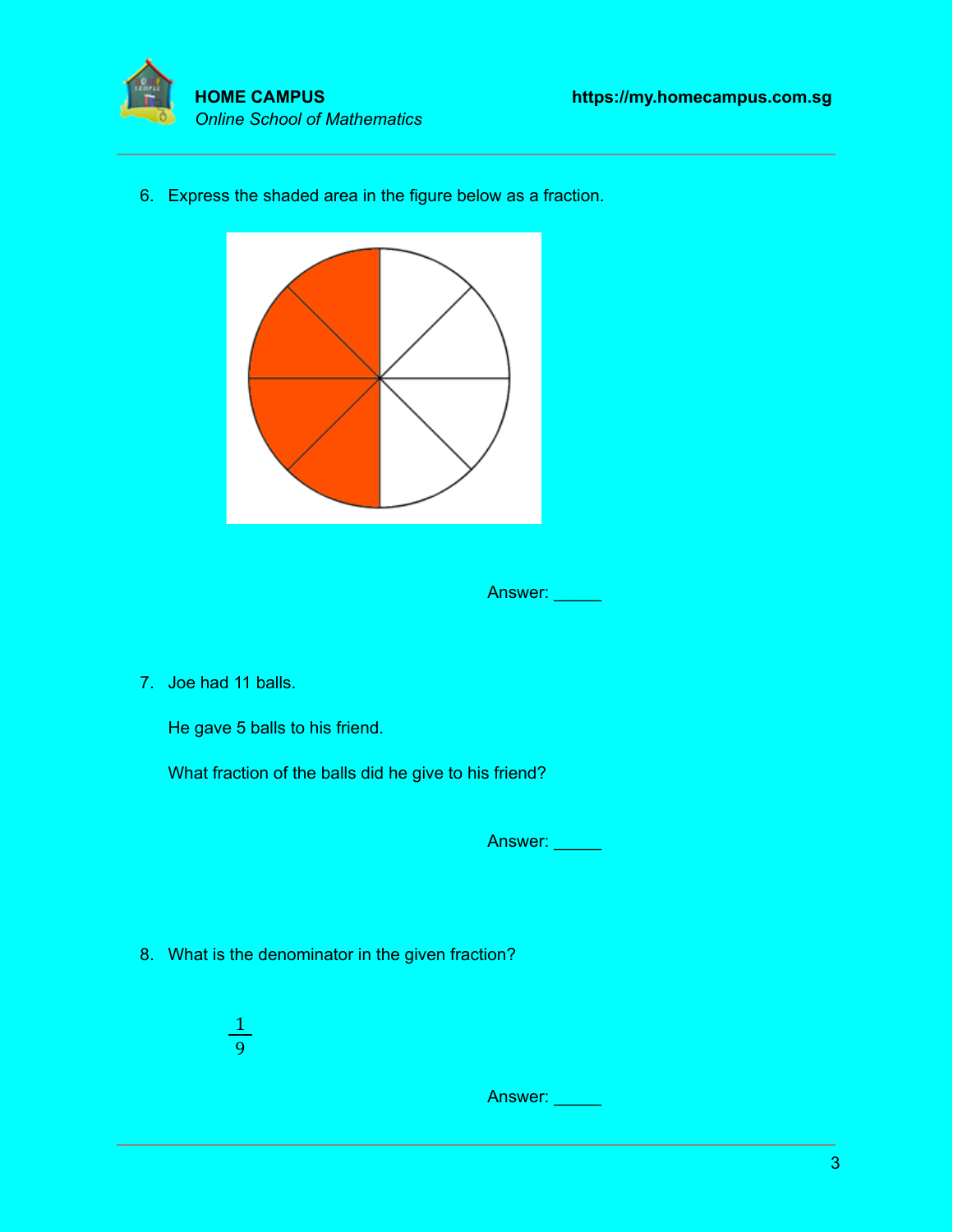

# **SOLUTIONS**

### **Problem 1**

**7** out of 9 squares in the figure are shaded.

So, the shaded area is  $\overline{O}$  of the figure. 7 9

### **Problem 2**

 $5 + 6 = 11$ 

He has 11 toy cars altogether.

5 out of his 11 toy cars are red.

So,  $\frac{1}{11}$  of his toy cars is red. 5 11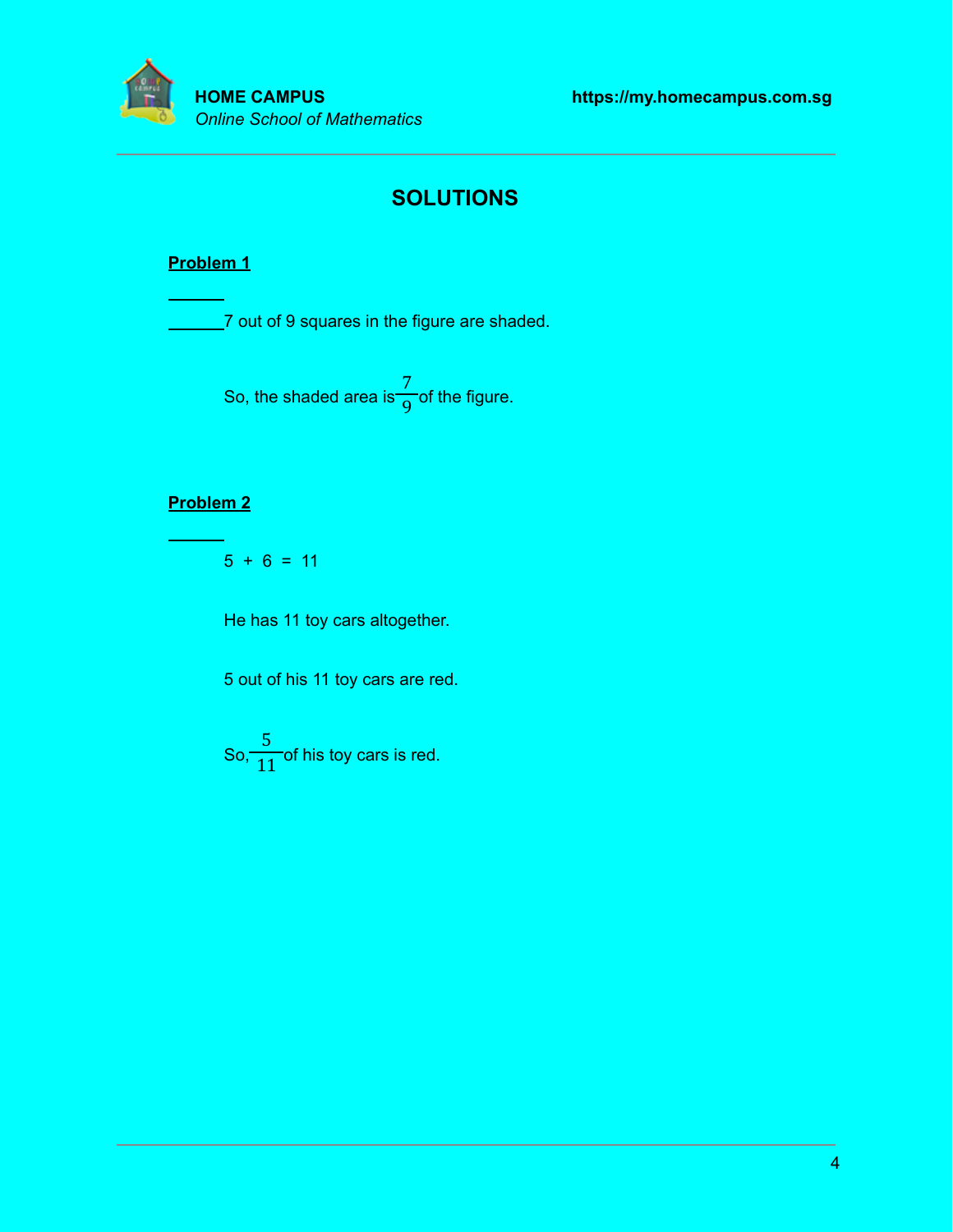

## **Problem 3**



| 2 units | $15 - 5$         |
|---------|------------------|
|         | 10               |
| 1 unit  | 5 (numerator)    |
| $5 + 5$ | 10 (denominator) |
|         |                  |

So, the fraction is  $\frac{1}{10}$ . 5 10

## **Problem 4**

$$
10 - 6 = 4
$$

4 out of the 10 pieces of the cake are left.

So, 
$$
\frac{4}{10}
$$
 of the cake is left.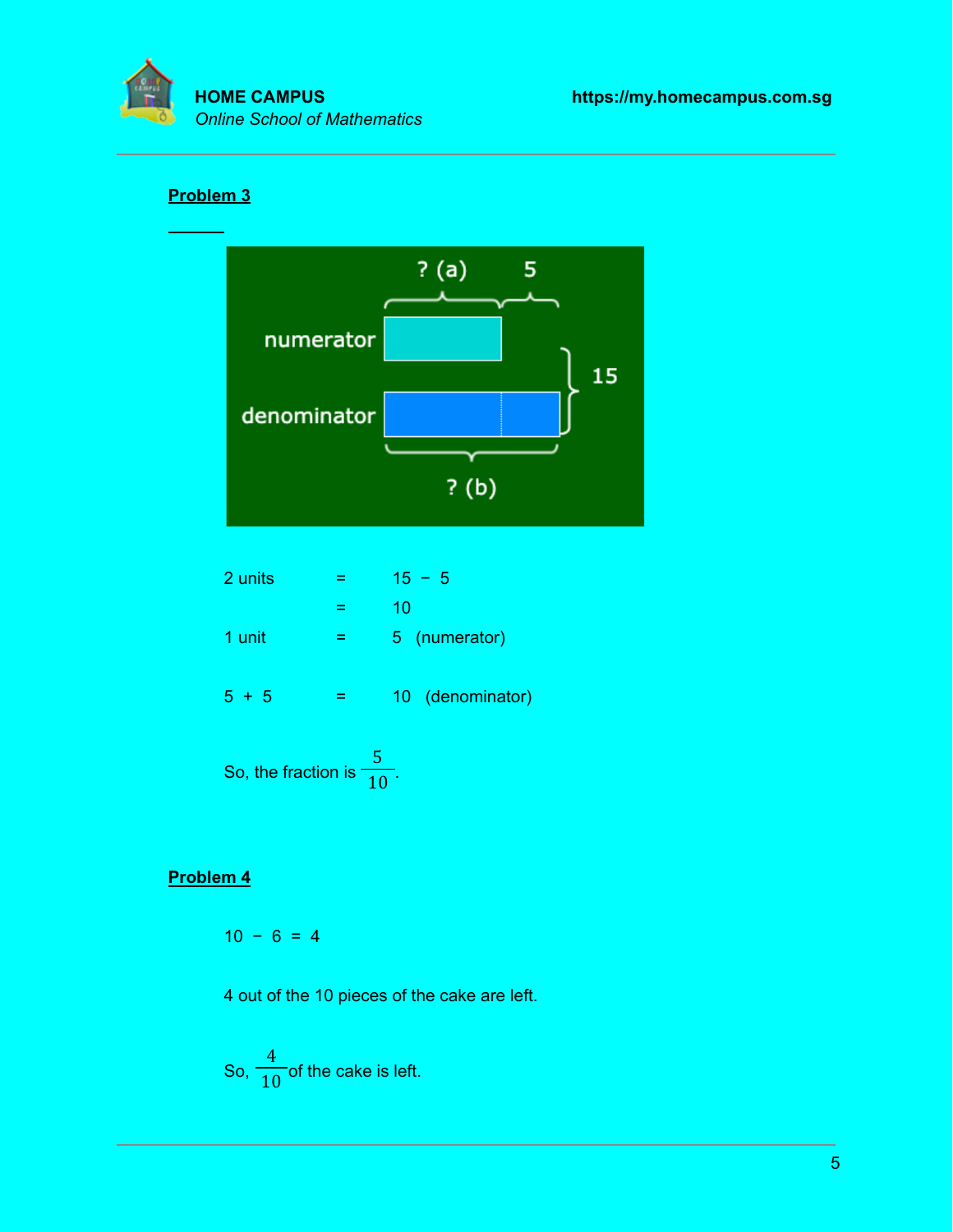

#### **Problem 5**



### **Problem 6**

4 out of 8 slices in the figure are shaded.

So, the shaded area is  $\frac{1}{\sqrt{2}}$  of the figure. 4 8

### **Problem 7**

He gave 5 out of the 11 balls to his friend.

So, he gave  $\frac{1}{11}$  of the balls to his friend. 5 11

#### **Problem 8**

The bottom number in a fraction is the denominator.

In the given fraction, the denominator is 6.